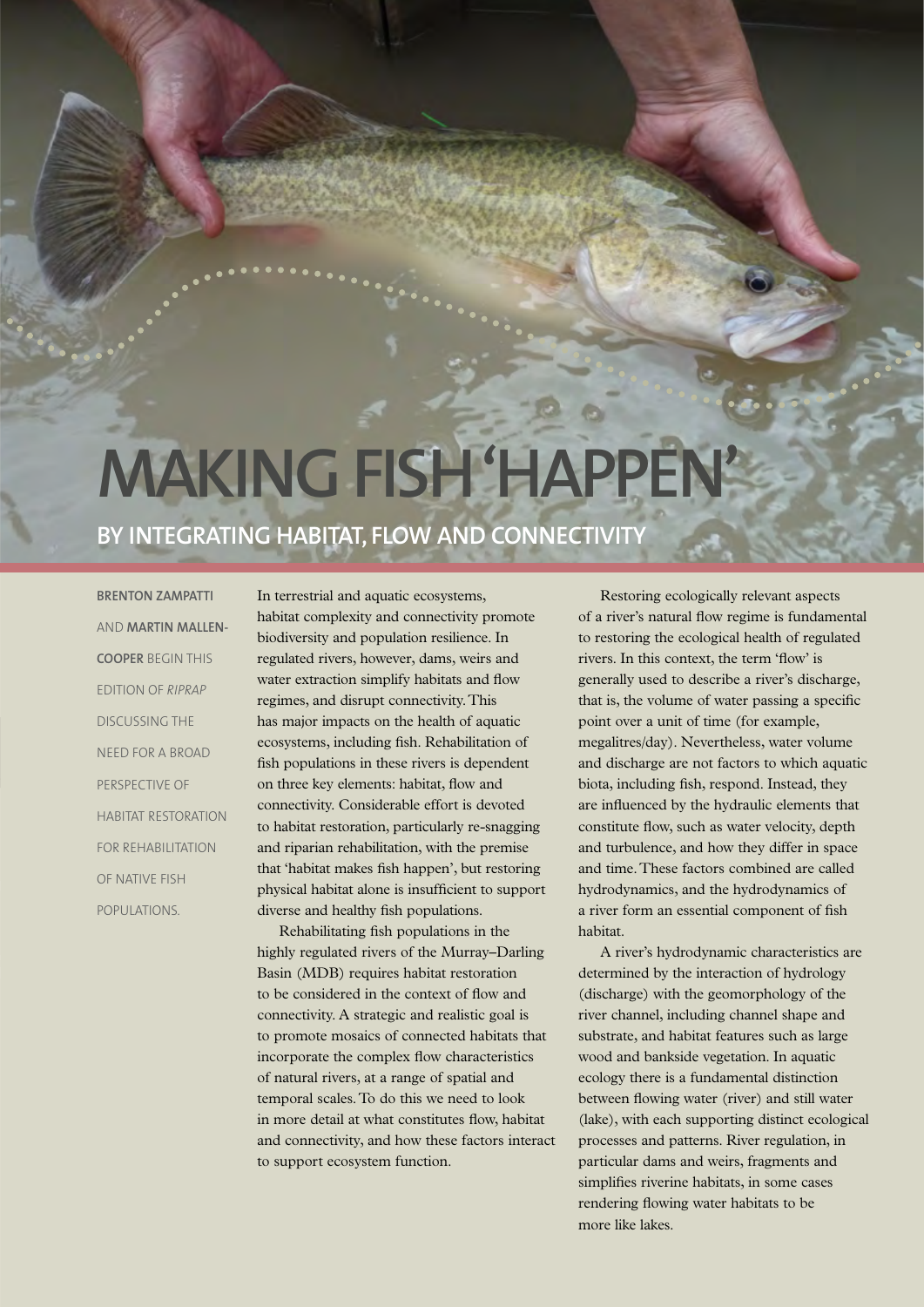## Making fish 'happen'



Figure 1. Conceptual diagram of a river illustrating hydrodynamic diversity and the impact of a weirpool. Elevation and plan sections of a stream are shown with vectors (flow direction and water velocity magnitude) as arrows, and a histogram of water velocities. The natural stream a) has complex changes in flow direction, higher mean velocities, a greater diversity of velocity with roughness, such as large woody debris and rocks, creating eddies. The river regulated by a weir b) has comparatively uniform flow direction, low mean velocity, a narrow range of velocities and the woody debris and rocks create very little hydrodynamic complexity due to the slow flow.

In Figure 1, a natural stream a) has higher mean water velocities and a greater diversity of velocities, with roughness such as snags and rocks creating eddies and complex changes in flow direction. In contrast, a river regulated by a weir b) has comparatively low mean velocities and a narrow range of velocities, with any snags and rocks promoting little hydrodynamic complexity. Both rivers can have essentially the same structural habitat and discharge, but the regulated river has simplified hydrodynamics that favour generalist native species (often those adapted to wetlands) and invasive species such as carp. Lost from these habitats, or present in low abundances, are riverine species that rely on the complex hydraulic habitats created by flowing water.

In the MDB, one of the most striking examples of altered hydrodynamics occurs in the lower River Murray, where the construction of barrages and weirs has transformed more than 800 kilometres of riverine habitat into a series of cascading lake-type habitats. This simplification of riverine hydrodynamics, and disruption of connectivity, has altered ecological function and biodiversity in the lower Murray, resulting in the loss of many biota, including at least three species of riverine fish (Trout cod, Macquarie perch and River blackfish), Murray crayfish and other invertebrates (e.g. aquatic snails).

Restoring fish populations also requires an understanding of fish life histories and the spatial and temporal scales they operate over. This involves progressing beyond understanding the habitat requirements of individual fish to that of populations. In the MDB, we know that Murray cod love snags, but fundamental questions remain regarding the scales at which populations operate, and the diversity of habitats that influence population dynamics, including spawning, recruitment and migration.

Hydrodynamics influence the ecology of fishes at micro (cm to 10s m), meso (100s of m to 10s of km), and macro-scales (100s of km). At each scale, complexity and connectivity are essential. Micro-scale hydrodynamics, which can be considered from the perspective of a fish larvae, juvenile or adult, may include variation in water velocities, created by the interaction of flowing water and in-stream objects (for example, substrate and snags), providing hydraulic complexity that redistributes drifting larvae, minimising intra- and interspecific competition. This diversity also promotes slow-flowing edges and slack waters that concentrate zooplankton and fish larvae, providing refuge, and a feeding and nursery area. In weir pools, this hydraulic complexity is often absent.